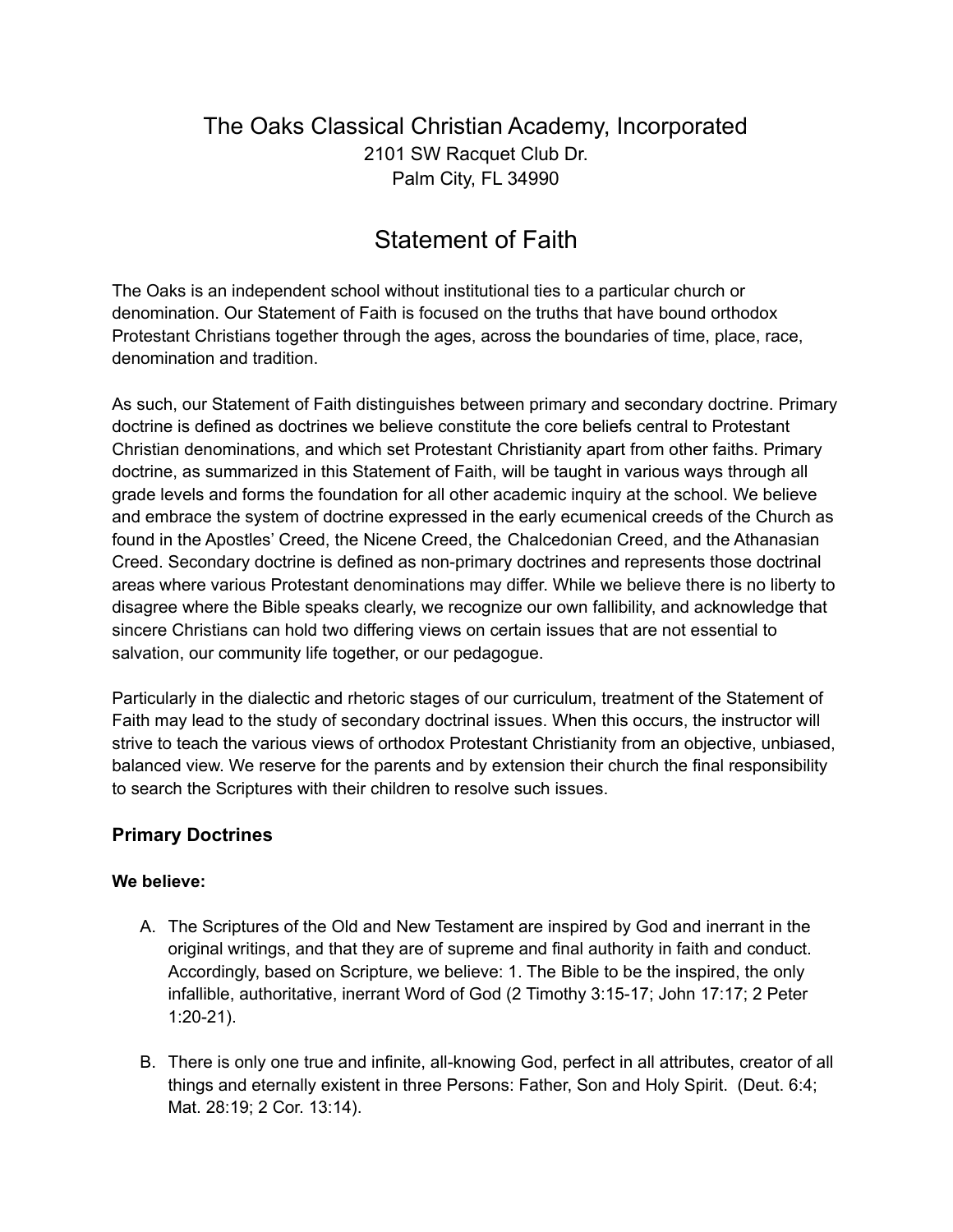- C. In the deity of Christ (John 10:33); His virgin birth (Isaiah 7:14; Matthew 1:23; Luke 1:35); His sinless life (Hebrews 4:15; 7:26-27); His miracles (John 2:11); His vicarious and atoning death (1 Corinthians 15:3-5; Ephesians 1:7; Hebrews 2:9); His resurrection (John 11:25-26; 1 Corinthians 15:4); His ascension to the right hand of the Father (Mark 16:19); His personal return in power and glory (Acts 1:11; Revelation 19:11).
- D. In the absolute necessity of regeneration by the Holy Spirit for salvation because of the exceeding sinfulness of human nature, and that men are justified on the single ground of faith in the shed blood of Christ and that only by God's grace and through faith alone we are saved (John 3:16-19; 5:24; Romans 3:23; 5:8-9; Ephesians 2:8-10; Titus 3:5).
- E. In the resurrection of both the saved and the lost; they that are saved unto the resurrection of life, and they that are lost unto the resurrection of damnation (John 5: 28-29).
- F. In the spiritual unity of believers in our Lord Jesus Christ (Romans 8:9; 1 Corinthians 12:12-13; Galatians 3:26-28).
- G. In the present ministry of the Holy Spirit by Whose indwelling, the Christian is enabled to live a godly life (Romans 8: 13-14; 1 Corinthians 3:16; 6:19-20; Ephesians 4:30; 5:18).

### **Statement on Marriage, Gender, and Sexuality**

#### **We believe:**

1. In the biblical definition of marriage, gender and sexuality as set forth below:

a. We believe that God wonderfully and immutably creates each person as male or female. These two distinct, complementary genders together reflect the image and nature of God (Gen. 1:26-27). Rejection of one's biological sex is a rejection of the image of God within that person.

b. We believe that the term "marriage" has only one meaning: the uniting of one man and one woman in a single, exclusive union, as delineated in Scripture (Gen. 2:18-25). We believe that God intends sexual intimacy to occur only between a man and a woman who are married to each other (1 Cor. 6:18; 7:2-5; Heb. 13:4). We believe that God has commanded that no intimate sexual activity be engaged in outside of a marriage between a man and a woman.

c. We believe that any form of sexual immorality (including adultery, fornication, homosexual behavior, bisexual conduct, bestiality, incest, and use of pornography) is sinful and offensive to God (Matt. 15:18-20; 1 Cor. 6:9-10).